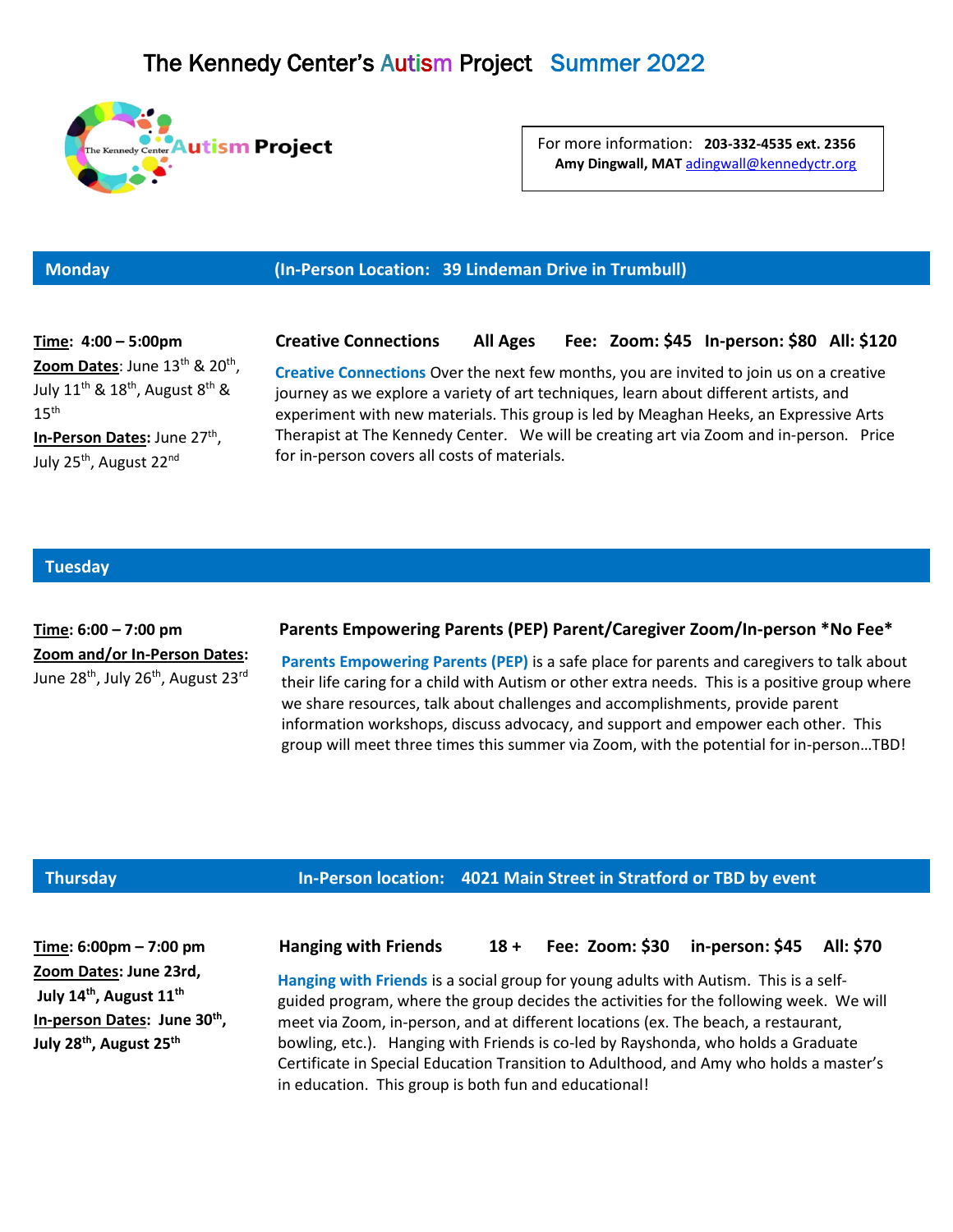| <b>Saturday</b>                                          | (In-Person Location: 4021 Main Street, Stratford CT)                                                                                                                                                                                                                                                                                                                                                                        |                        |                        |           |  |
|----------------------------------------------------------|-----------------------------------------------------------------------------------------------------------------------------------------------------------------------------------------------------------------------------------------------------------------------------------------------------------------------------------------------------------------------------------------------------------------------------|------------------------|------------------------|-----------|--|
| Time: 10:00am - 11:30 am                                 | <b>AP Sports!</b>                                                                                                                                                                                                                                                                                                                                                                                                           | Ages: 8-14 & 15 and up |                        | Fee: \$30 |  |
| <b>In-Person Date:</b><br>July 16 <sup>th</sup>          | AP Sports! Join us for an hour and a half of getting your game on! We will have<br>different sport activities, broken up by age/skill level. The purpose of this program is<br>to get friends together to move around and enjoy different sporting activities, such as<br>cornhole, basic soccer skills, basketball and other fun group games. We will provide a<br>light snack and water bottle for those who participate. |                        |                        |           |  |
| Time: $11:30am - 12:30pm$<br>Date: July 16 <sup>th</sup> | <b>Among Friends Lunch Social</b>                                                                                                                                                                                                                                                                                                                                                                                           |                        | Ages: 8-14 & 15 and up | Fee: \$15 |  |
|                                                          | Among Friends Lunch Social is a lunch and social group for those who participated                                                                                                                                                                                                                                                                                                                                           |                        |                        |           |  |

in the **AP Sports!** morning activity. I am sure a morning of moving around will make everyone hungry, so bring your lunch and enjoy a relaxing hour with old and new friends!

| Time: 10:00am-11:30am   | <b>Interactive Arts!</b>                                                                                                                                                                                                                                                      | Ages: 8-22 yrs. | Fee: \$30  |
|-------------------------|-------------------------------------------------------------------------------------------------------------------------------------------------------------------------------------------------------------------------------------------------------------------------------|-----------------|------------|
| Date: August 20th       | Interactive Arts join us for a morning of Music, Movement, and Creative Arts! We<br>will break up into groups that will experience the different areas of the Arts. This will<br>be a morning of movement and creating, led by our TKC Expressive Arts Therapists.            |                 |            |
| Time: 11:30am - 12:30pm | <b>Among Friends Lunch Social</b>                                                                                                                                                                                                                                             | Ages: 8-22 yrs. | Fee: $$15$ |
| Date: August 20th       | Among Friends Lunch Social is a lunch and social group for those who participated<br>in the Interactive Arts! morning activity. I am sure a morning of moving around will<br>make everyone hungry, so bring your lunch and enjoy a relaxing hour with old and<br>new friends! |                 |            |

**\_\_\_\_\_\_\_\_\_\_\_\_\_\_\_\_\_\_\_\_\_\_\_\_\_\_\_\_\_\_\_\_\_\_\_\_\_\_\_\_\_\_\_\_\_\_\_\_\_\_\_\_\_\_\_\_\_\_\_\_\_\_\_\_\_\_\_\_\_\_\_\_\_\_\_\_\_\_\_\_\_\_\_\_\_\_\_\_\_\_\_\_\_\_\_\_\_\_\_\_\_\_\_\_\_\_\_\_\_\_\_\_**

| Monday - Friday  | <b>Location: TBD</b>                                                                                                                                                                                                                                                                                                                                                                                                                                                                                                                                                                                                                                   |
|------------------|--------------------------------------------------------------------------------------------------------------------------------------------------------------------------------------------------------------------------------------------------------------------------------------------------------------------------------------------------------------------------------------------------------------------------------------------------------------------------------------------------------------------------------------------------------------------------------------------------------------------------------------------------------|
|                  |                                                                                                                                                                                                                                                                                                                                                                                                                                                                                                                                                                                                                                                        |
| <b>Time: TBD</b> | <b>Among Friends Theater Company</b><br>12-21 vrs.<br>Fee: TBD                                                                                                                                                                                                                                                                                                                                                                                                                                                                                                                                                                                         |
| Date: TBD        | Among Friends Theater Company Back by popular demand! Join us for a five-day<br>theatrical experience for people with Autism and other developmental differences.<br>The groups purpose is to encourage social and emotional development, self-esteem,<br>and acceptance through working together as an ensemble to rehearse and perform.<br>The actors, along with peer models, will perform a short production on the last day.<br>AFTC is under the direction of Meg Kiley Smith, a local actor, and Theater Teacher.<br>Meg has experience as an arts educator and professional actor on stage, tv/film<br><b>Stay tuned for more information!</b> |